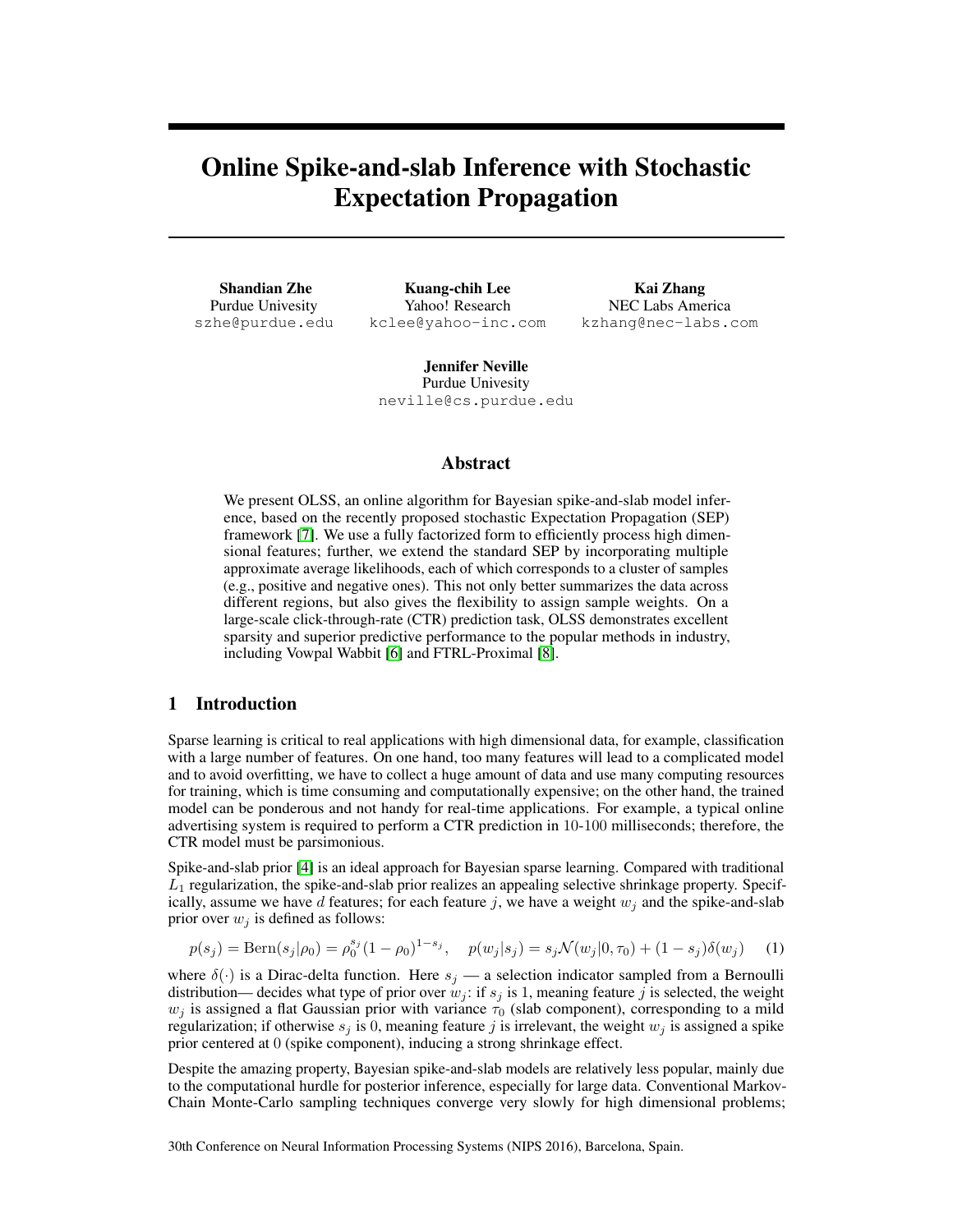standard Variational Bayes [\[5\]](#page-4-4) or Expectation Propagation [\[9\]](#page-4-5), although every efficient, cannot handle massive samples due to the memory limit of a single computer.

Inspired by the recent stochastic Expectation Propagation framework (SEP) [\[7\]](#page-4-0), we develop OLSS, an online inference algorithm of Bayesian spike-and-slab models for feature selection; to the best of our knowledge, this is the first algorithm that can deal with both a huge number of samples and high dimensional features. Specifically, we first adopt a factorized form over the feature weights so as to handle high dimensions, and to save computations for sparse categorical features. Second, we extend the standard SEP, by using multiple approximate average-likelihoods, rather than one. Each average-likelihood summarizes the information from a cluster of samples. In this way, data distributions in different regions can be more accurately captured, at a negligible extra cost. In addition, it provides a flexibility of assigning weights for samples in different clusters, say, positive and negative samples.

We have applied OLSS for a real CTR prediction task. On the data with millions of samples, and hundreds of thousands features, OLSS can greatly reduce the number of features to a few hundreds, without sacrificing much prediction accuracy; on average, OLSS obtains a superior predictive performance to the state-of-the-art methods in industry, including Vowpal Wabbit [\[6\]](#page-4-1) and FTRLproximal [\[8\]](#page-4-2). Furthermore, the selected features by OLSS are proven very useful to construct more advanced, nonlinear CTR prediction models.

## 2 Stochastic Expectation Propagation

Let us first briefly review EP [\[9,](#page-4-5) [10\]](#page-4-6) and SEP [\[7\]](#page-4-0). Consider a probabilistic model parameterized by  $\theta$ . Given the data  $\mathcal{D} = \{\mathbf{z}_1, \dots, \mathbf{z}_N\}$ , the joint probability is  $p(\theta, \mathcal{D}) = p_0(\theta) \prod_n p(\mathbf{z}_n | \theta)$ . To obtain the exact the posterior  $p(\theta|\mathcal{D})$ , we have to calculate the marginal distribution  $p(\mathcal{D})$ , which is usually intractable. To address this problem, EP uses an exponential-family term  $f_n(\theta)$  to approximate each likelihood  $p(\mathbf{z}_n|\boldsymbol{\theta})$ , and  $f_0(\boldsymbol{\theta})$  to the prior  $p_0(\boldsymbol{\theta})$ , resulting an approximate posterior  $q(\boldsymbol{\theta}) \propto$  $f_0(\theta) \prod_n f_n(\theta)$ . Using the property that the exponential family are close under multiplying and dividing operations, EP cyclically refines each approximate term  $f_i$  in the following four steps: (1) calculating the calibrating distribution,  $q_{-i}(\theta) \propto q(\theta)/f_i(\theta)$ ; (2) constructing a tilted distribution  $t_i(\theta) \propto q_{-i}(\theta)p(\mathbf{z}_i|\theta)$ ; (3) projecting  $t_i$  back into the exponential family,  $q^*(\tilde{\theta}) \propto \text{proj}(t_i(\theta))$ , via moment matching; (4) updating the term  $f_i$ :  $f_i^{\text{new}}(\theta) \propto \hat{q}^*(\theta)/q_{-i}(\theta)$ .

EP often works well in practice. However, since it maintains an approximate likelihood term  $f_n(\theta)$  for every sample n, it may fail when the samples are too many to be stored in memory. To address this issue and make EP scalable for large data, SEP instead uses one average-likelihood term,  $f_a(\theta)$ , to summarize all the data likelihoods, and defines the approximate posterior to be  $q(\theta) \propto f_0(\theta) f_a(\theta)^N$ . By only keeping and updating  $f_0$  and  $f_a$ , SEP greatly reduces the memory usage. SEP further uses an online mechanism to update  $f_a(\theta)$ . Specifically, given sample n, we calculate the calibrating distribution by  $q_{-n}(\theta) \propto q(\theta)/f_a(\theta)$ , and follow the same way as the original EP to obtain an approximate likelihood,  $f_n(\theta)$ ; we then integrate  $f_n(\theta)$  into the updating of  $f_a(\theta)$ , by taking the (geometric) average over the approximate data likelihoods, where the likelihood for sample n is represented by  $f_n(\theta)$  and all the others are represented by  $f_a(\theta)$ . Therefore, we have  $f_a(\theta)^{new} = (f_n(\theta) f_a(\theta)^{N-1})^{\frac{1}{N}}$ . Writing down the updates in terms of the natural parameters, we have  $\lambda_a^{\text{new}} = (1 - \frac{1}{N})\lambda_a + \frac{1}{N}\lambda_n$  where  $\lambda_a$  and  $\lambda_n$  are for  $f_a$  and  $f_n$  respectively. We can see that the natural parameters of  $f_a$  is updated by a weighted combination of the old values and the new version from the current sample. Further, we can use a mini-batch of samples  $\{z_{n_1}, \ldots, z_{n_M}\}\$  to achieve a larger move:  $\boldsymbol{\lambda}_{a}^{\text{new}} = \frac{1}{N} \sum_{j=1}^{M} \boldsymbol{\lambda}_{n_j} + (1 - \frac{M}{N}) \boldsymbol{\lambda}_{a}.$ 

#### 3 Online Inference for Bayesian Spike-and-slab Models

Now, we present OLSS, our online inference algorithm for spike-and-slab models based on the SEP framework. We focus on sparse linear models with spike-and-slab priors. Suppose we have a dataset  $\mathcal{D} = \{(\mathbf{x}_1, y_1), \dots, (\mathbf{x}_N, y_n)\}\,$  where each  $x_n$  is a d-dimensional feature vector and  $y_n$  is the response. Here we consider binary responses for the classification task, i.e.,  $y_n \in \{+1, -1\}$ . We assume a  $d \times 1$  weight vector w, such that given  $\mathbf{x}_n$ , we have  $p(y_n|\mathbf{x}_n, \mathbf{w}) = \Phi(y_n\mathbf{w}^\top \mathbf{x}_n)$ , where  $\Phi(\cdot)$  is the CDF of standard Gaussian distribution. Note that in real applications, although  $x_n$  can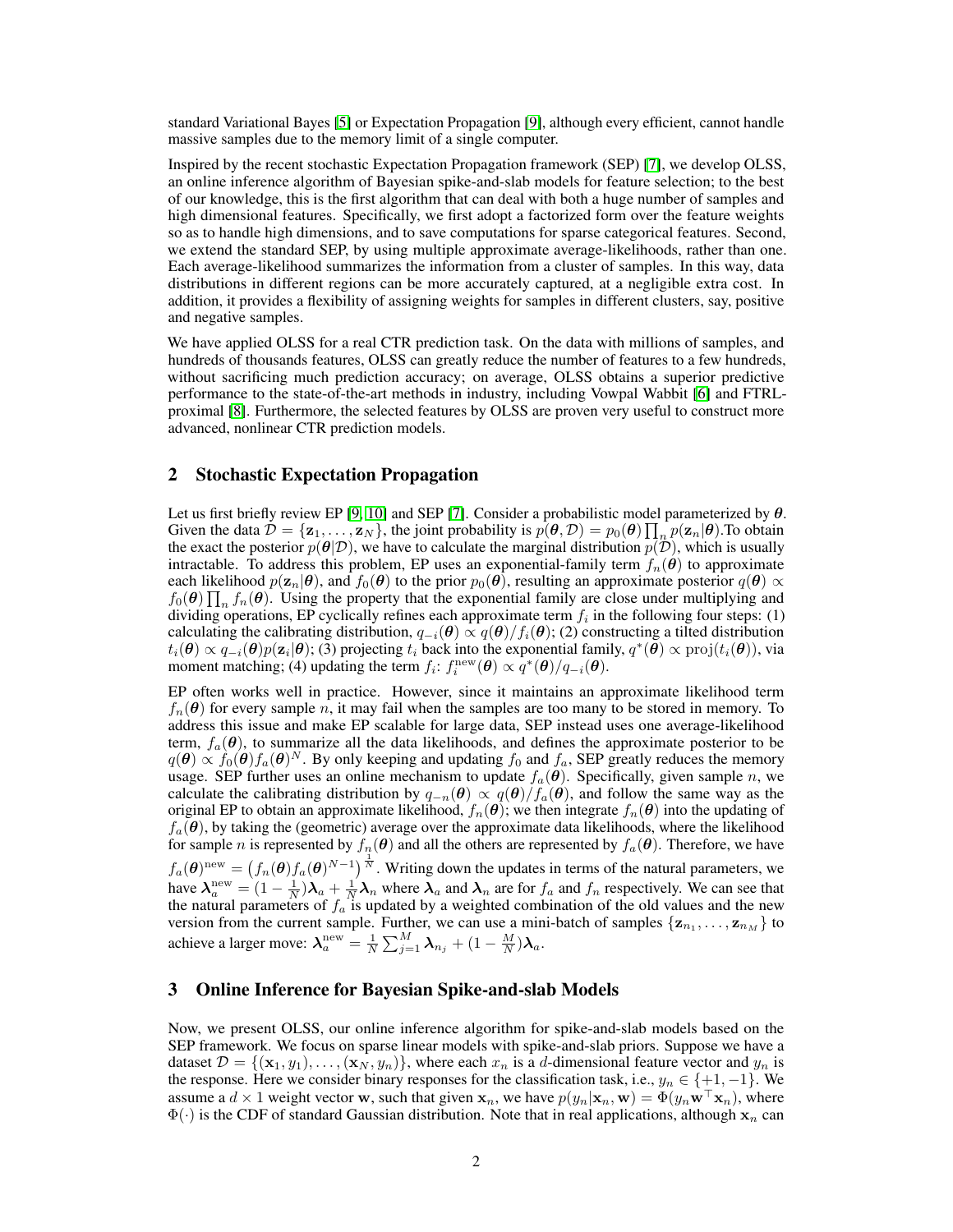be extremely high dimensional, they are often very sparse, i.e., most of the elements are zero. This is mainly due to the sparse categorical features, such as the product brand or the web site domain. They often have a large cardinality and we have to use a sparse, long feature vector for representation. Therefore, to avoid the unnecessary computation, we rewrite  $p(y_n|\mathbf{x}_n,\mathbf{w}) = \Phi(y_n\mathbf{w}_{I_n}^{\top}\hat{\mathbf{x}}_n)$  where Interface, to avoid the unnecessary computation, we rewrite  $p(y_n|\mathbf{x}_n, \mathbf{w}) = \Psi(y_n \mathbf{w}_{I_n} \mathbf{x}_n)$  where  $I_n$  is the indexes of nonzero elements in  $\mathbf{x}_n$  and  $\hat{\mathbf{x}}_n$  is the corresponding nonzero subvector. We further assign the spike-and-slab prior over w (see [\(1\)](#page-0-0)), and obtain the joint probability as follows:  $p(\mathcal{D}, \mathbf{w}, \mathbf{s} | \rho_0, \tau_0) = \prod_{j=1}^d \text{Bern}(s_j | \rho_0) \big(s_j \mathcal{N}(w_j | 0, \tau_0) + (1 - s_j) \delta(w_j) \big) \prod_{n=1}^N \Phi(y_n \mathbf{w}_{I_n}^{\top} \hat{\mathbf{x}}_n).$ 

For tractable inference, we first approximate the prior term,  $s_j \mathcal{N}(w_j | 0, \tau_0) + (1 - s_j) \delta(w_j)$ , with  $\text{Bern}(s_j|\rho_j) \mathcal{N}(w_j|\mu_{1j}, v_{1j})$ . Then, we use two average-likelihood terms,  $f_a^+(\mathbf{w}_I)$  and  $f_a^-(\mathbf{w}_I)$ , defined by  $f_a^+(\mathbf{w}_I) = \prod_{j \in I} \mathcal{N}(w_j | \mu_{2j}^+, v_{2j}^+)$  and  $f_a^-(\mathbf{w}_I) = \prod_{j \in I} \mathcal{N}(w_j | \mu_{2j}^-, v_{2j}^-)$ , for the positive and negative samples respectively. We then have the approximate posterior to be  $q(s, w) \propto$  $\prod_{j=1}^d \text{Bern}(s_j|\rho_0) \text{Bern}(s_j|\rho_j) \mathcal{N}(w_j|\mu_{1j}, v_{1j}) \prod_{n=1}^N f_a^+(\mathbf{w}_{I_n})^{1(y_n=1)} f_a^-(\mathbf{w}_{I_n})^{1(y_n=-1)}$ . Hence,  $q(\mathbf{w}, \mathbf{s}) \propto \prod_{j=1}^d \text{Bern}(s_j | \rho_0) \text{Bern}(s_j | \rho_j) \mathcal{N}(w_j | \mu_{1j}, v_{1j}) \mathcal{N}(w_j | \mu_{2j}^+, v_{2j}^+)^{n_j^+} \mathcal{N}(w_j | \mu_{2j}^-, v_{2j}^-)^{n_j^-},$ and is fully factorized over features, where  $n_j^+$  and  $n_j^-$  are the appearance counts of feature j in positive and negative samples, respectively. Note that unlike the standard SEP using only one average-likelihood for all the samples, we consider the different sample types and for each type, we use a different average-likelihood. This has two advantages: first, the summarization of the data likelihoods can be more accurate; and in general we can cluster the data first, then for each cluster we use an average-likelihood, to better capture the shape of full data distribution. Second, we can vary the weights for different class of samples, through the settings of  $n_j^+$  and  $n_j^-$ . This can be very useful for applications with unbalanced samples. Take the online advertising as an example. The number of clicked impressions (i.e., positive samples) are far less than the non-clicks (negative samples). To save computation, we can collect all the positive samples but subsample a comparable number of negative samples; then for training, we intentionally set large  $\{n_j^-\}_j$  to maintain the same positive/negative ratio in the original data. This is equivalent to duplicate the negative samples to simulate the original sample bias.

The algorithm, OLSS, sequentially processes data, each time a mini-batch. In each min-batch, we calculate the approximate likelihoods for each positive and negative samples in parallel, then update the corresponding average-likelihood terms for each feature j, i.e.,  $\mathcal{N}(w_j | \mu_{2j}^+, v_{2j}^+)$  and  $\mathcal{N}(w_j | \mu_{2j}^-, v_{2j}^-)$ , following the way mentioned in Section 2. After every a few mini-batches, we update the approximate prior terms,  $\{Bern(s_i | \alpha_i) \mathcal{N}(w_i | \mu_{1i}, v_{1i})\}_i$ , with the current average-likelihoods. The derivation of the updates is pretty standard, hence we omit the details to save space. The algorithm is summarized in Algorithm 1.

After training, we select all the features that have the posterior selection probabilities bigger than  $\frac{1}{2}$ , i.e.,  $\{j|q(s_j = 1) > \frac{1}{2}\}\.$  Then we use the selected feature weights for prediction.

# Algorithm 1 OLSS( $\mathcal{D}, \rho_0, \tau_0, M, T, \{n_j^+, n_j^-\}_j$ )

Random shuffle samples in D.

Initialize for each feature j:  $\rho_j = 0.5$ ,  $\mu_{1j} = \mu_{2j}^+ = \mu_{2j}^- = 0$ ,  $v_{1j} = v_{2j}^+ = v_{2j}^- = 10^6$ . repeat

Collect a mini-batch of samples  $B_i$  with size M, where  $B_i^+$  are  $B_i^-$  denote the positive and negative samples, and  $b_{ij}^+$  and  $b_{ij}^-$  denote the appearance counts of feature j in  $B_i^+$  and  $B_i^-$ . Calculate the approximate likelihood for each sample in  $B_i$ :  $\{N(w_j | \mu_{jt}, v_{jt})\}_{j,t \in B_i}$ . Update the Gaussian terms for the average-likelihoods:

$$
\begin{aligned} v_{2j}^{+-1} \leftarrow & \tfrac{b_{ji}^+}{n_j^+} \sum_{t \in B_i^+} v_{jt}^{-1} + \tfrac{n_j^+ - b_{ji}^+}{n_j^+} v_{2j}^{+-1} , \tfrac{\mu_{2j}^+}{v_{2j}^+} \leftarrow & \tfrac{b_{ji}^+}{n_j^+} \sum_{t \in B_i^+} \tfrac{\mu_{jt}}{v_{jt}} + \tfrac{n_j^+ - b_{ji}^+}{n_j^+} \tfrac{\mu_{2j}^+}{v_{2j}^+} , \\ v_{2j}^{--1} \leftarrow & \tfrac{b_{ji}^-}{n_j^-} \sum_{t \in B_i^-} v_{jt}^{-1} + \tfrac{n_j^- - b_{ji}^-}{n_j^-} v_{2j}^{--1} , \tfrac{\mu_{2j}^-}{v_{2j}^-} \leftarrow & \tfrac{b_{ji}^-}{n_j^-} \sum_{t \in B_i^-} \tfrac{\mu_{jt}}{v_{jt}} + \tfrac{n_j^- - b_{ji}^-}{n_j^-} \tfrac{\mu_{2j}^-}{v_{2j}^-} . \end{aligned}
$$

If T mini-batches have been processed, update  $\{\rho_j, \mu_{1j}, v_{1j}\}\$  for the approximate prior terms. until all samples in  $D$  is processed.

**return** 
$$
q(\mathbf{w}, \mathbf{s}) = \prod_j \mathcal{N}(w_j | \mu_j, v_j) \text{Bern}(s_j | \alpha_j)
$$
, where  $v_j = (v_{1j}^{-1} + n_j^+ v_{2j}^{+ - 1} + n_j^- v_{2j}^{- - 1})^{-1}$ ,  
\n
$$
\mu_j = v_j \left( \frac{\mu_{1j}}{v_{1j}} + n_j^+ \frac{\mu_{2j}^+}{v_{2j}^+} + n_j^- \frac{\mu_{2j}^-}{v_{2j}^-} \right), \alpha_j = \sigma \left( \sigma^{-1}(\rho_0) + \sigma^{-1}(\rho_j) \right) \left( \sigma(\cdot) \right)
$$
 is the logistic function).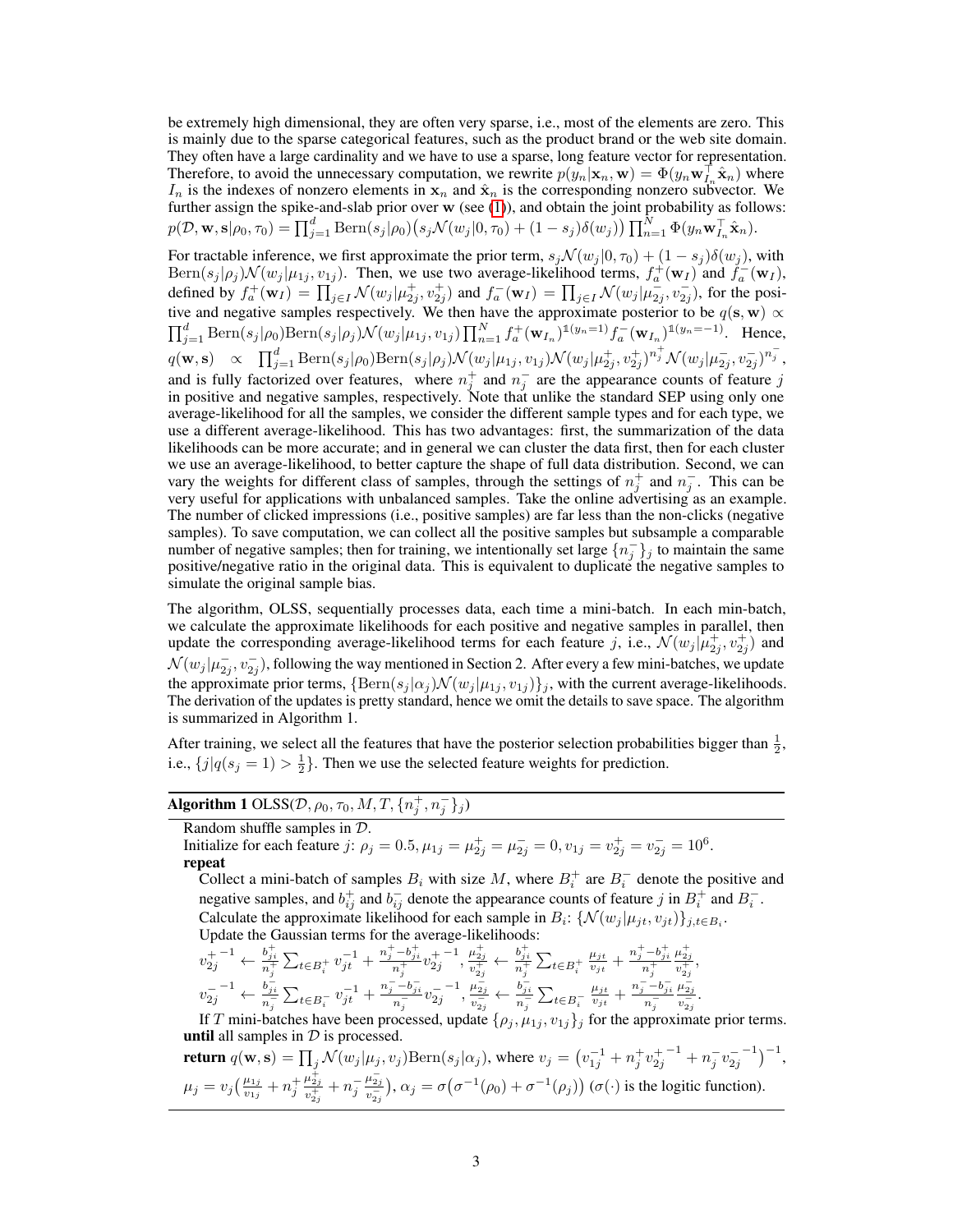

<span id="page-3-1"></span>Figure 1: Prediction accuracy *v.s.* the number of features (a-c), and prediction of GBT trained on 504 features selected by OLSS (d). Note that VW in (a-c) uses all the features and does not perform feature selection.

# 4 Experiment

We examined OLSS in a real CTR prediction task. We collected the training data from a 7 days' click logs generated by Yahoo! Display Ads platform, between 07/15/2016 and 07/21/2016. Then we tested on the logs in 07/22/2016, 07/23/2016 and 07/24/2016. The number of features are 204, 327; the size of training and testing data are  $1.8M$ ,  $133.7M$ ,  $116.0M$  and  $110.2M$ . For training, we collected all the click impressions and subsampled a comparable number of non-clicks, while for testing data, we used all the click and non-click impressions. Note that training CTR prediction models with comparable clicks and non-clicks is common in online advertising systems [\[1\]](#page-4-7). We compared with two state-of-the-art methods widely used in industry: online logistic regression in Vowpal Wabbit (VW) without feature selection, and FTRL-proximal (FTRLp) with online feature selection. For our approach, we set  $\tau_0$  to 1.0, M to 100 and T to 1. We varied  $\rho_0$ —the prior belief about the ratio of selected features—to adjust the sparsity level; for VW we adopted the default parameters, which turned out to perform best in prediction; FTRLp has four parameters,  $\alpha$ ,  $\beta$ ,  $\lambda_1$  and  $\lambda_2$ , where  $\{\alpha, \beta\}$  are used to control the per-coordinate learning rate, and  $\{\lambda_1, \lambda_2\}$  are the strengths for  $L_1$  and  $L_2$  regularization; to choose the best parameters, we fixed  $L_1 = 1.0$  and  $L_2 = 1.0$  and fine tuned  $\{\alpha, \beta\}$  in a validation dataset sampled from the log in 07/23/2016. The best settings are  $\alpha = \beta = 0.1$ . Then we fixed  $\lambda_2$  to 1.0, adjusted  $\lambda_1$  and examined the sparsity and the predictive accuracy (in our application, different choices of  $\lambda_2$  have little effect to the predictive performance).

First, we examined how much sparsity OLSS can yield when varying  $\rho_0$ . From Table [1,](#page-3-0) we can see that big  $\rho_0$  encouraged a large number of features to be selected; when we decreased  $\rho_0$ , OLSS quickly pruned massive features, as expected. Finally, the number of features can be reduced to a few hundreds, taking only 0.2% of the entire feature set.

<span id="page-3-0"></span>

| $\rho_0$       |         |                    | 0.4     |         | 0.1         | $10^{-3}$ | $10^{-5}$ |         |
|----------------|---------|--------------------|---------|---------|-------------|-----------|-----------|---------|
| feature number | 204,080 | 53,827 5,591 3,810 |         |         | 2,174 1,004 |           | 663       | 504     |
| ratio $(\%)$   | 99.9%   | 26.3%              | $2.7\%$ | $1.9\%$ | $1.1\%$     | $0.5\%$   | $0.3\%$   | $0.2\%$ |

Table 1: The number of selected features *v.s.* the setting of  $\rho_0$ .

Next, we examined the predictive performance of OLSS and FTRL when selecting different number of features. We report the area-under-curve (AUC) for all the three test datasets. As shown in Figure [1a](#page-3-1)-c, the prediction accuracy decreased when using less and less features for both OLSS and FTRL. However, OLSS always outperformed FTRLp, in all sparsity levels. This is more significant when smaller number of features were selected. In addition, compared with VW using all the features, our method, OLSS, kept a superior predictive performance until the feature number became too small. However, the accuracy drop of OLSS is much less than FTRLp.

Finally, to confirm the usefulness of the selected features, we trained a nonlinear classification model, Gradient Boosting Tree (GBT) [\[2,](#page-4-8) [3\]](#page-4-9), based on the 504 features selected by OLSS (when setting  $\rho_0 = 10^{-7}$ ). GBT has an excellent performance for CTR prediction [\[11\]](#page-4-10) but is not scalable for high dimensional features. We compared GBT with OLSS on the same 504 features, and with VW using all the 204, 037 features. As shown in Figure [1d](#page-3-1), GBT outperformed both OLSS and VW on all the three test datasets. Therefore, the selected features by OLSS are useful not only for linear classification models, but also for the advanced, nonlinear models. This enlightens another application of sparse learning—that is, we can choose a small set of useful features, then based on which we can construct feasible and more powerful models to further improve the prediction tasks.